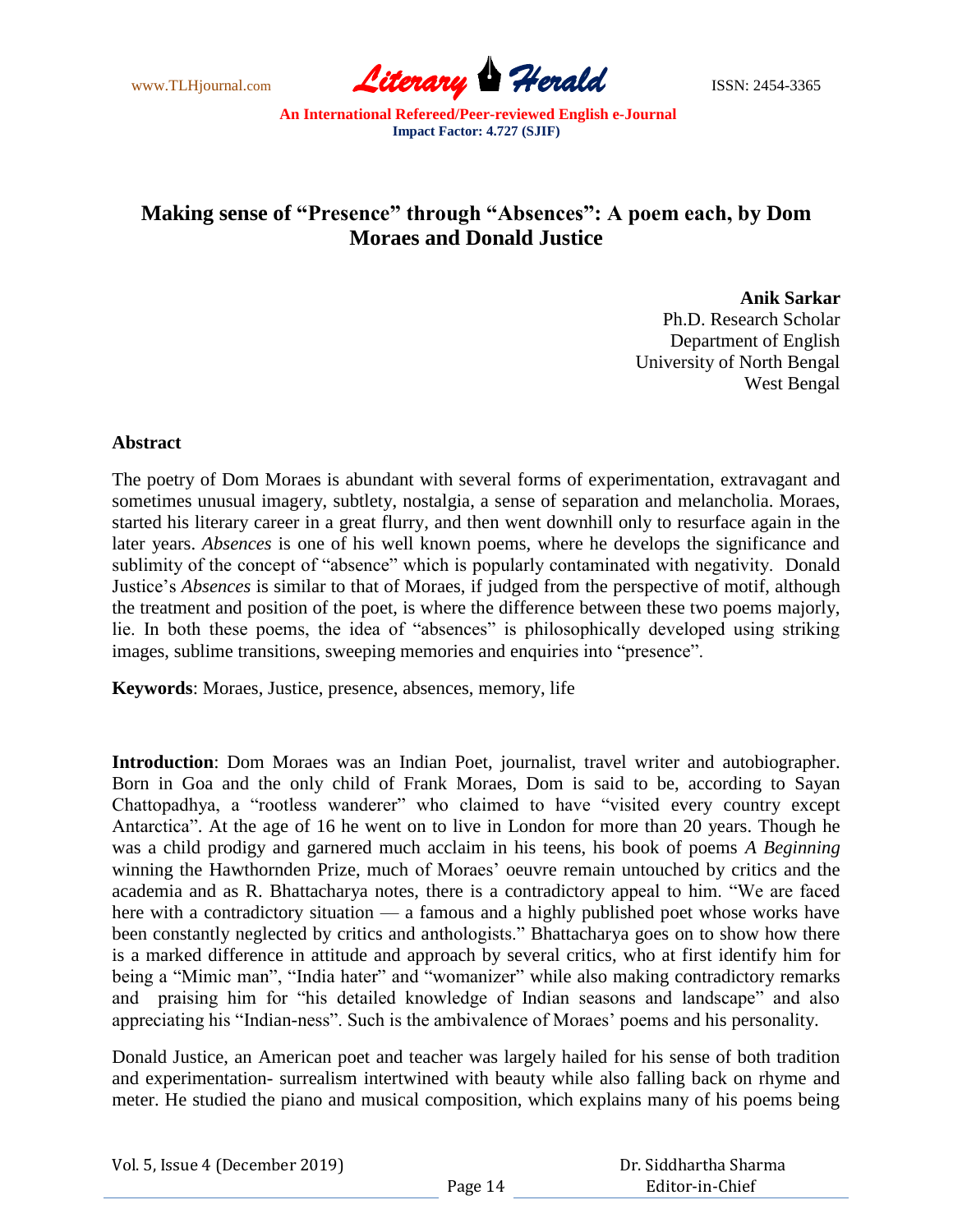www.TLHjournal.com **Literary Herald Herald ISSN: 2454-3365** 

dedicated to his piano tutors, his fondness for metrical harmony, rhythm and expertise with the traditional form of poetry. He received the Pulitzer Prize in 1980.

## **The Presence in Dom Moraes'** *Absences:*

Presence is the state of being somewhere, the instance of something occurring or something being felt somewhere in that passing moment. "Presence" has been equated in philosophy, as a privilege next to meaning, reality and truth, over "absence". Although, in the latter half of the 20<sup>th</sup> century, Derrida's critique and enquiry into the metaphysics of presence sheds new light on the difficulty of privileging presence over absence, and opens up possibilities of interplay. *Absences* represents Moraes' contemplation over the greater equation of the cosmos. The configuration and assemblage of symbols that sketches one end of the binary, thus also brings forth the other end, so as to infer an "absent" presence. Revisiting the first line, "Smear out the last star", sets out the fundamental inquisition- if there is no one present or left in the world, who is it that has been tasked with the act of "smearing"? Perhaps, the first rational argument that comes in the forefront is, the addressee is a transcendental being, beyond time and space, beyond all signifiers and the constraints of absence and presence, unaffected and untainted by any such phenomena that concerns materiality. And after the said task is completed, a chain of spectacle will demonstrate the presence of several absences, speaking for themselves; the calling represents their being somewhere, even if in the past, sunken in the dark corners of memory, even if announcing their presence through immediate negation."No polyp Admiral to sip" brings into mind, their very dwelling, so as to say, calls them from their grave in the act of negating their presence. The reader is introduced to a world conjured out of distant memories or tailored imaginings that represents the negation of all that there supposedly would have been, had the world functioned normally, according to the expectations of the poet. In the present scenario the world is devoid of certain natural or life-affirming conditions as "lights from the islands". The "vowel of silence" represents the disenchanting quietness that can only prevail in a world so bleak, still and frequency-less, the irony of hearing the "sound" of such quietness is sharply asserted.

The opening lines of the next stanza, ascertains the history of human civilization as a narrative drenched in conflict and warfare. "Vigils" are kept during a period of devotion, and it also means to keep a watch on intruders. The end of "vigils" and the lack of enemies to kill both point to how human civilization has always been acquainted with a long history of battles and bloodshed. Now, their absences would mean that peace and a no-conflict zone which is a "Utopian" ideal, is bound to prevail thereafter. The roofs of slopes are hosts to fossils and microliths that document these long years of crisis and turmoil. Considering these symbols that closely relate to a postapocalyptic world resembling the idea of ghost towns in Ukraine or the simulated townscapes in the videogame "Fallout" ,Moraes' *Absences* emit a radiance of melancholia where the aesthetic rainbows are unwatched and are unappreciated, and where there are "No wounds left to be healed." Wounds, that are physical, inflicted through wars, and accidents, wounds that are psychological, emerging from nostalgia, loss and remorse, wounds from the ecohazard on the planet and finally, some wounds appearing from the fear of missing out; from unearthing the "absences", the contemplation of all that will be forever lost.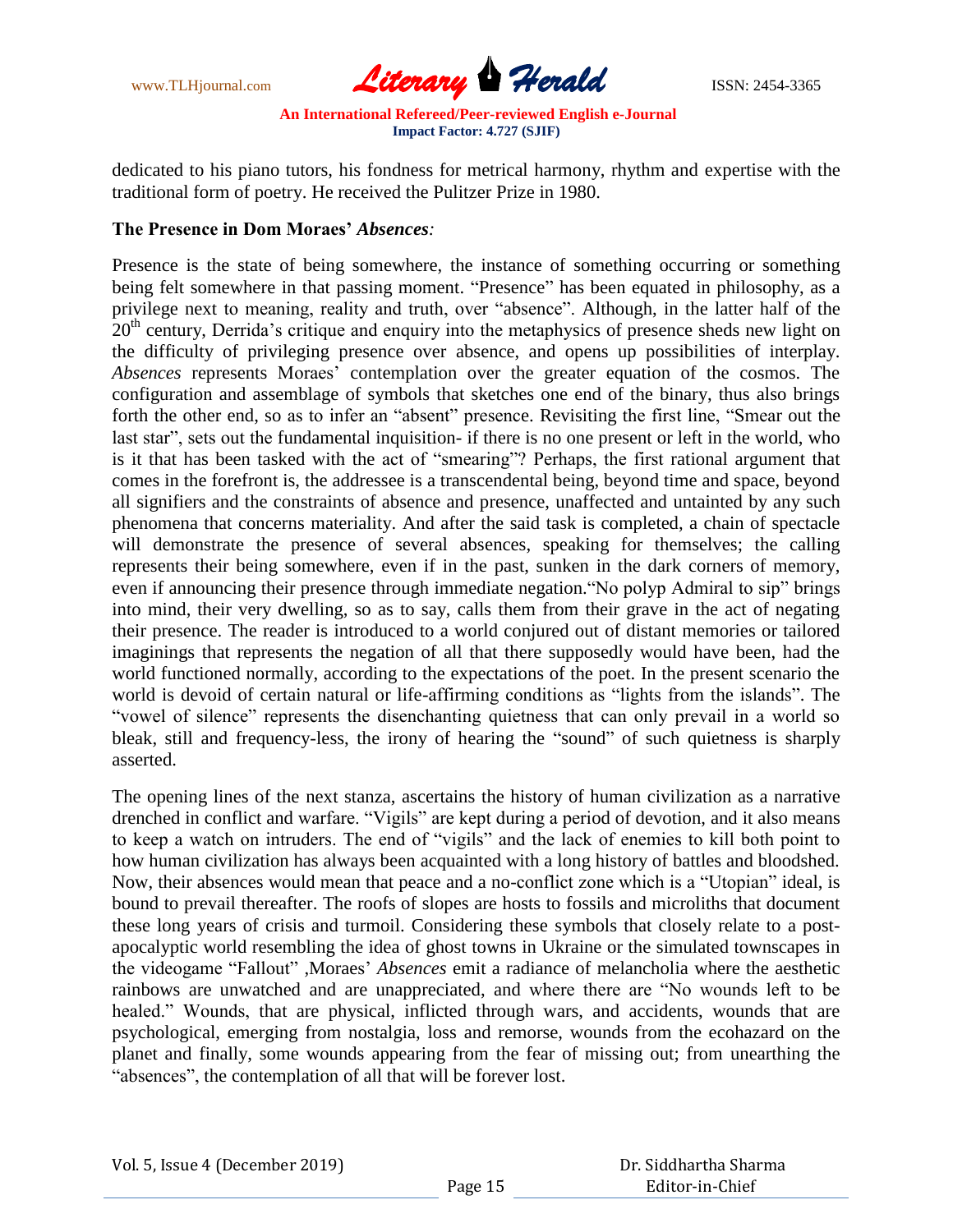www.TLHjournal.com **Literary Herald Herald ISSN: 2454-3365** 

The "polyp admiral", the symbol of the exterminator is championed over by death, which emerges as the ultimate equalizer. Death, hovers over the lifeless, as a dark shadow palls over the remains of all that began. While life asserts presence and Moraes' quest is to scavenge for the life-like qualities in a world which promises no life; phenomena such as breathing, bubbles plopping, echoes being restored, movements, growth. And hence, even though a cloud that appears like a sheep and stromalites form bubbles that disturb the "balance of death" are nonliving, they are resounding a hope for a presence. The lifeless take a stand for the presence, for the time being, as a substitute against the forces of absences, the void and the null, the allengulfing darkness, which their movements and echoes must resist by all means. Death is thus betrayed by not only something that has life or consciousness, but all material objects that move and announce a certain presence. The tension between these two forces is strikingly evident and in the hands of Moraes' they are rendered sublime and picturesque. Alternate histories and realities which though cannot be perceived or even known, can well be brought into presence through imagination.

There lies a greater significance of absence: to be still, and motionless, to be on the other side of the binary, to be the spaces between words, and the gaps between two notes- in placing this idea is where Moraes becomes profoundly philosophical.

No sound would be heard if

So much silence was not heard.

The certain possibility of death and the fear that arrives from such a realization is what leads humans to explore and experience the variance of life. The presence of solitude, separation, sadness, and grief are what asserts the importance of celebrations, gatherings, festivities and happiness. Hence, death, isolation, separation, silence stands for those absences that gatherings and music can fill, and without the presence of each of these qualities, the other can never come into existence. Their being in the world is relative and essential.

### **A closer look at** *Absences,* **by Donald Justice:**

*Presences* and *Absences* by Donald Justice are supposedly companion poems, although, both these poems built on the quality of absence; the reason being that, presence is in a flux-always already fleeting. The poem *Presence* is structured around memories and contemplation.

And all that I saw was someone's hand, I think,

Thrown up out there like the hand of someone drowning,

But far away, too far to be sure what it was or meant.

The images of clouds floating, everyone going, dreams appearing and disappearing, things drifting away, appear throughout the poem, persisting the significance of memories from the recent past and how we anthologize our present and future based on the narrativization of these flashbacks that recurrently appear in our consciousness.

 Dr. Siddhartha Sharma Editor-in-Chief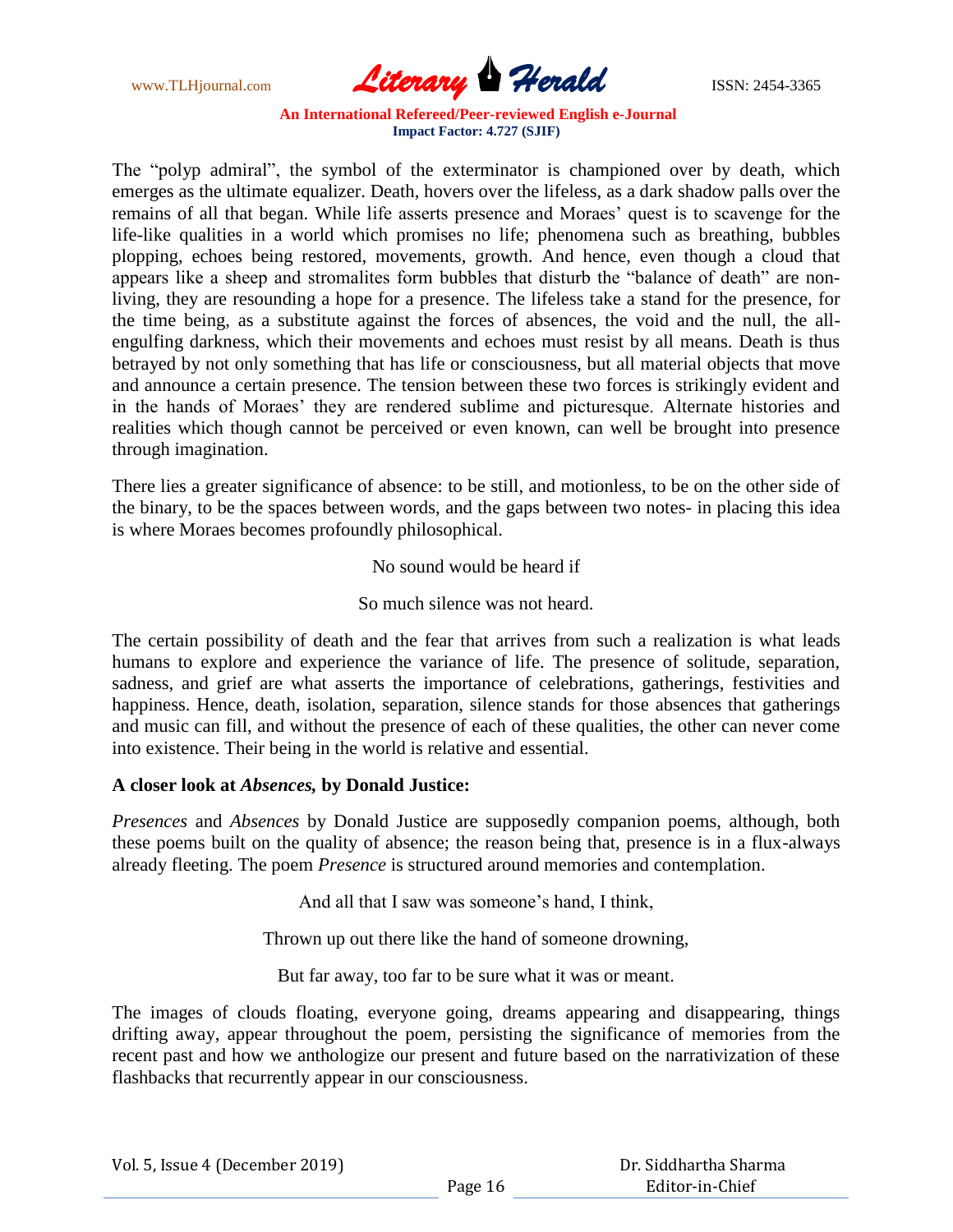

But I could not hold onto them, they were drifting away,

Everything going away in the night again and again.

At a point of time, nostalgia and dreams begin to intertwine and the task to separate imagination from an actual event from the past, starts to get Herculean, as time passes. What appears to be real and present in dreams, begin to drift as the sleep breaks gradually and reality kicks in.

Unlike Moraes, Justice's poem, *Absences*, resounds with an affirmation of life. His take on absences is plausibly different, yet the bleak melancholia persists. The absence of flowers suggests the drooping of life; winter and snow being a lasting metaphor for death and lifelessness. The sound, a signifier of sense perceptions confirm a listener, one who can distinguish the sound of snow falling as being quiet and remote, which makes him nostalgic. Memory becomes a vehicle to travel to the distant past, the only persistence that can link the sound of snow falling rhythmically, to the sound of scales descending on a piano. Memory asserts itself as a presencing agent, the past and present being interlinked, and the past being called to announce its presence and happening quality in the experience of the listener, for whom both these sounds represent a certain loss. Symbols of death confirm the absence or near-to-beabsent quality of things for the listener. This is familiar to Moraes' poem, where the fear of missing out and the haunting presence of loss is broadly developed. In case of Justice, the imagery of flowers appear multiple times, "And the heavy head of the cereus inclining", suggesting an intimate connection that could signify a life asserting presence, where the listener desperately seeks the greenery amongst the quietening sound of snow, harboring death and decay- with words such as "heavy head", "inclining", "let down" the symbol of falling and descending from a previous zenith, is incorporated.

The listener further laments on the presence of snow-flowers that pile up in a heap, which he/she compares with a "white dress cast down", once again bringing into focus the pastness of the past, and the dread that arrives from such a longing. The sense of a loss is built around nostalgia where a yearning for the past arrives, the fond memories of what was present and cherishable in the past, inflicts a desire for what is absent, in the present. The desire further extends to all afternoon where, there occurs a "listening" to hear a step, although the river of time is flowing and nothing pauses or stops for the listener. Each passing moment becomes a memory, which is here- a step, turns into a thing of the past, in a split second and alienates the presence from its seat: "Already in memory". Absences breeds isolation and isolation leads to despair, as the scales that the listener remembers become "terrible", the snow covers all that is visible while the absent flowers bulk up the load of longing that the listener is surmounted with. Justice structures the presence of several absences, in a similar vein to Moraes - because absences do not signify a void, rather, piling up of absences lead to a heavy heart, overflowing with desire and longing.

### **Works Cited :**